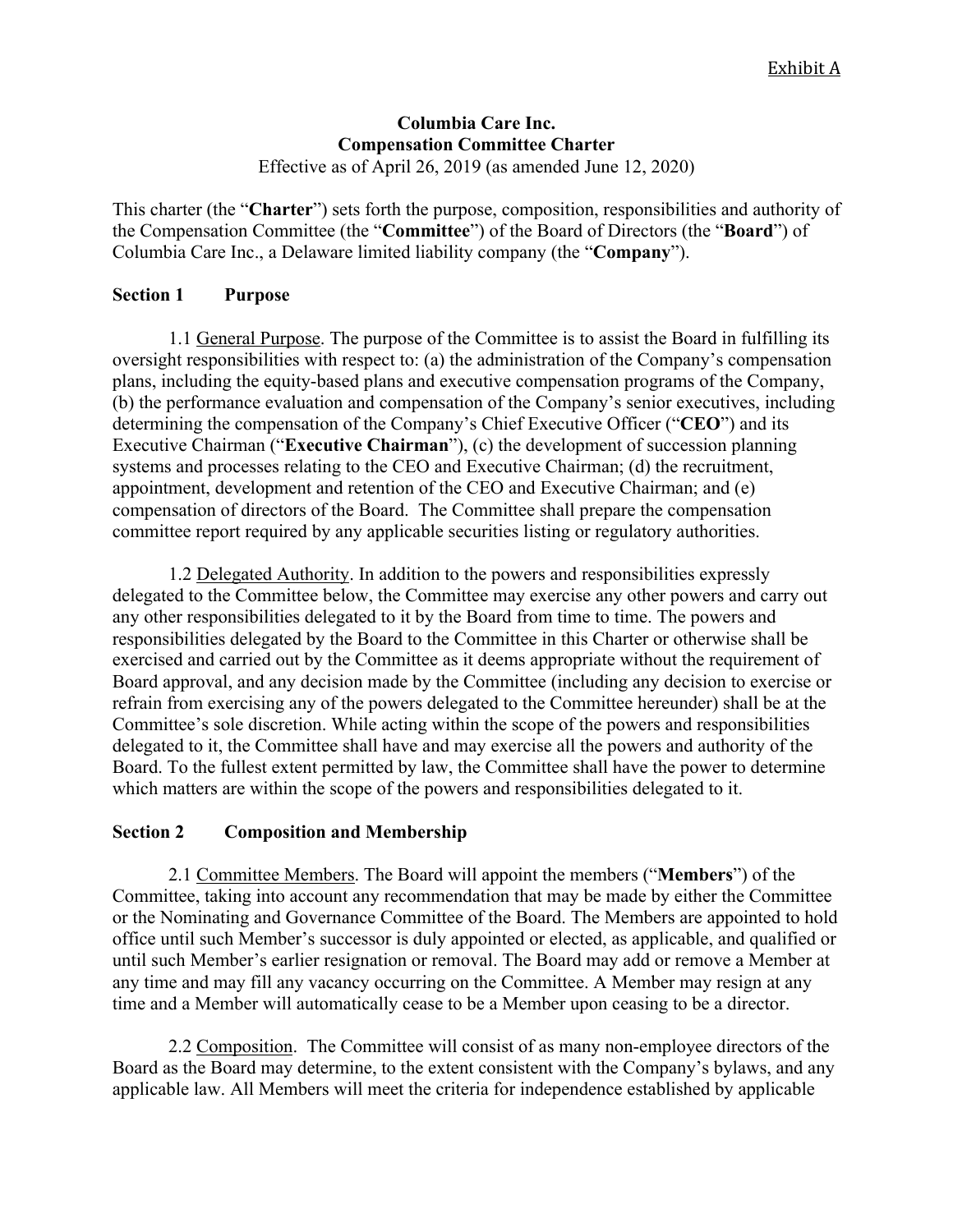laws and the rules of any stock exchanges upon which the Company's securities are listed. The determination of a director's independence for these purposes shall be made by the Board.

2.3 Chair. The Board will appoint one of the Members to act as the chair of the Committee (the "**Chair**"), taking into account any recommendation that may be made by the Committee.

2.4 Delegation. The Committee may delegate any or all of its functions to any of its Members or any sub-set thereof, or other persons, from time to time as it sees fit.

# **Section 3 Authority and Responsibilities**

The Committee shall have the following responsibilities:

3.1 Compensation Philosophy. In conjunction with management, the Committee shall establish the Company's compensation philosophy in line with the Company's overall objectives and goals as determined by the Board. The Committee shall from time to time as it deems appropriate review such philosophy in order to determine if it continues to be consistent with the Company's objectives and goals.

3.2 Compensation Plans. The Committee shall review the adequacy of the executive compensation plans of the Company and shall review and make recommendations to the Board with respect to the adoption or amendment of all: (a) executive incentive compensation plans; (b) equity-based compensation plans for the Company; and (c) compensation for non-employee directors. The Committee shall establish, and periodically review, general guidelines with respect to all equity-based awards pursuant to the Company's equity-based plans.

3.3 Stock Ownership Guidelines. The Committee shall review and approve the establishment of any stock ownership guidelines for the senior executives and directors of the Company.

3.4 Management Performance; Management Compensation. The Committee shall annually oversee the process by which the performance evaluations of the senior executives of the Company, including the Company's CEO and Executive Chairman, are assessed in compliance with any applicable listing standards and/or any other applicable rules or regulations.

(a) The Committee shall at least annually review the goals and objectives for the CEO and the Executive Chairman. In addition, the Committee shall annually evaluate the performance of the CEO and Executive Chairman, including evaluating performance in light of the goals and objectives relevant to his or her compensation, and shall discuss that evaluation with the Board. The Committee shall set the CEO's and Executive Chairman's compensation based on this evaluation and the compensation philosophy of the Company. The CEO and Executive Chairman may not be present during voting or deliberations by the Committee on his or her compensation.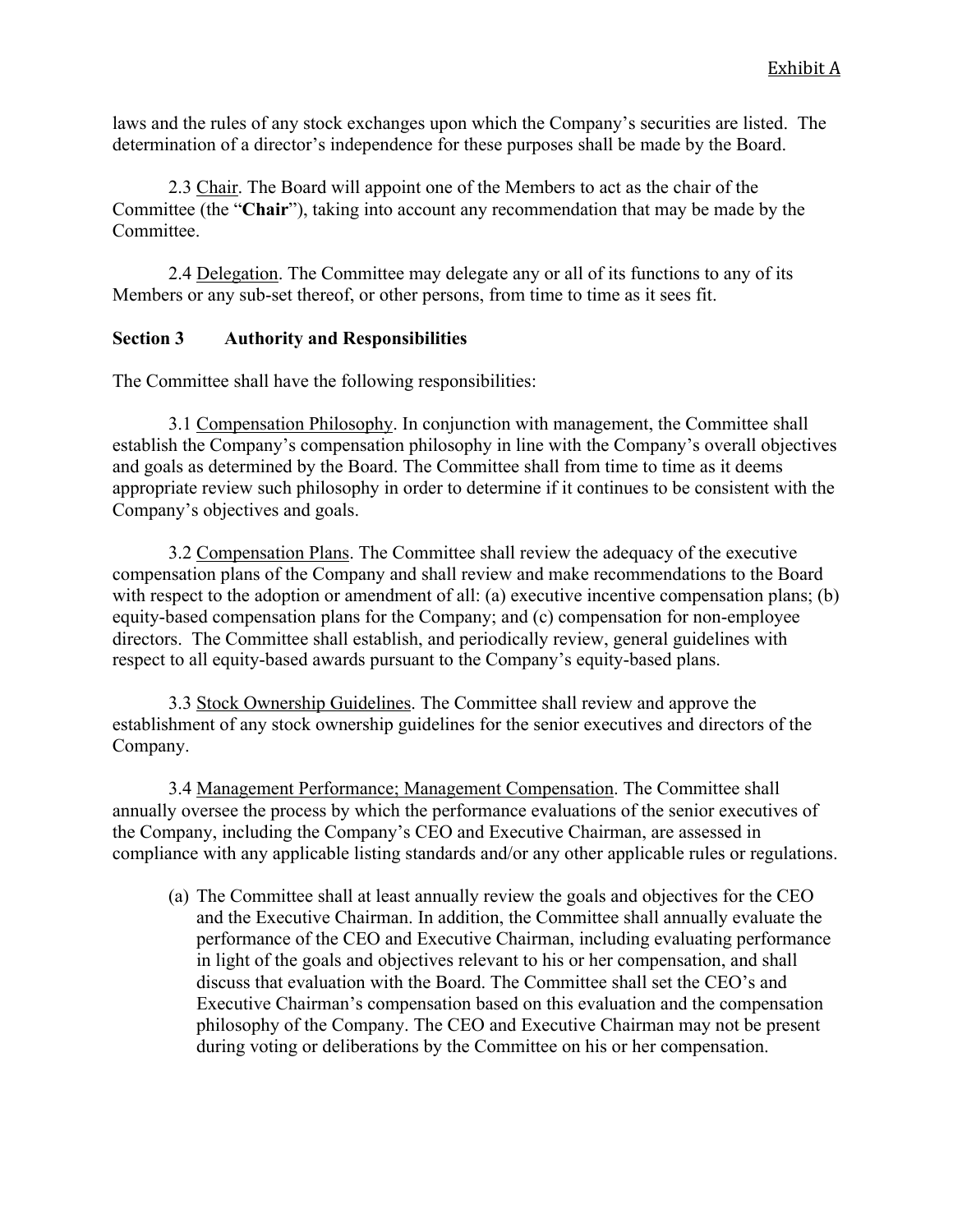(b) The Committee shall at least annually review and provide input regarding the compensation of each other senior executive of the Company, including any policies or plans concerning perquisites, severance, or change in control, based on the compensation philosophy of the Company. To the extent required by applicable law or listing requirements, the Committee shall approve the CEO's recommendations regarding the compensation of the Company's senior executives.

3.5 Compensation Committee Report. To the extent required by any applicable securities rules and regulations, the Committee shall produce a compensation committee report for the Board's review.

3.6 Strategic Human Resources Matters. The Committee shall periodically receive and review the report of management regarding the Company's significant human resources strategies, including succession planning for key executive positions and diversity and inclusion initiatives.

3.7 Committee Performance. At least annually, the Committee shall review its own performance.

3.8 Review of Charter. The Committee shall periodically reassess the adequacy of this Charter in such manner as it deems appropriate and submit such evaluation, including any recommendations for change, to the Board for review, discussion and approval.

3.9 Retention of Consultants and Advisers. The Committee may, in its sole discretion, retain or obtain the advice of a compensation consultant, independent legal counsel or other adviser (each, a "**Compensation Adviser**"). The Committee shall be directly responsible for the appointment, compensation and oversight of the work of any Compensation Adviser retained by the Committee. The Company shall provide for appropriate funding, as determined by the Committee, for payment of reasonable compensation to a Compensation Adviser retained by the Committee. To the extent required by applicable law or listing requirements, the Committee shall take into consideration the independence from management of such Compensation Advisers.

#### **Section 4 Meetings, Structure and Operations**

4.1 Meetings. The Committee shall meet as often as may be deemed necessary or appropriate in its judgment, and in any event generally in conjunction with regularly-scheduled in-person meetings of the Board and its committees. To the extent possible, advance notice of each meeting will be given to each Member orally, by telephone or by email, unless all Members are present and waive notice, or if those absent waive notice before or after a meeting. Members may attend all meetings either in person, videoconferencing or by telephone.

4.2 Chair. The Chair, if present, will act as Chair of meetings of the Committee. If the Chair is not present at a meeting of the Committee, the Members in attendance may select one of their number to act as chair of the meeting.